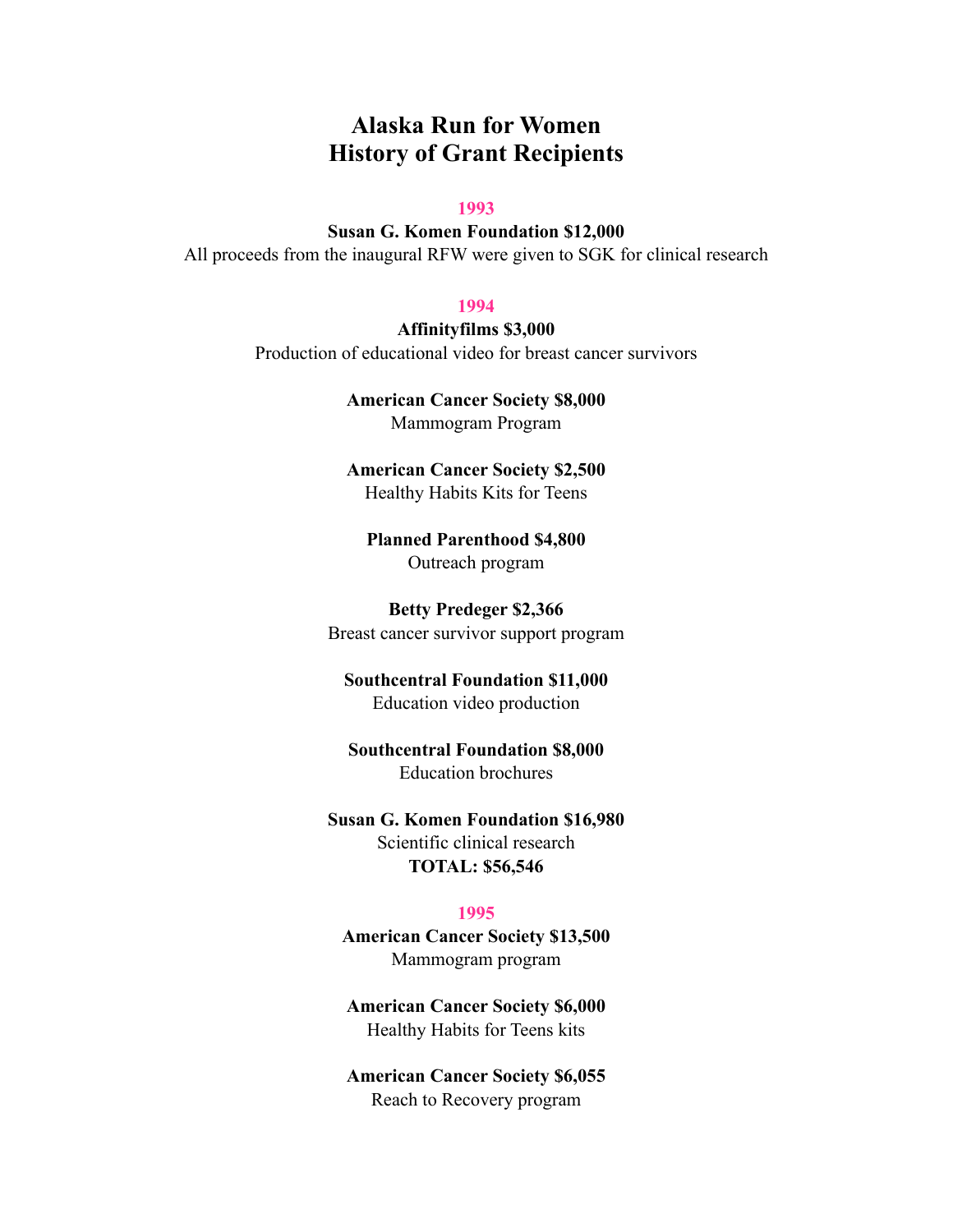**Nancy Hoffman \$750** 

Lymphedema program

**Providence Health Care System \$3,000**  Cancer library

**Southcentral Foundation \$3,370**  Education video production

**Southcentral Foundation \$6,000**  Education brochures

**South Peninsula Hospital \$3,104**  Mammogram Program

**YWCA of Anchorage \$7,000**  ENCOREplus program

**Susan G. Komen Foundation \$21,000**  Scientific clinical research **TOTAL: \$69,779** 

#### **1996**

**Alaska Health Fair \$780**  Outreach program

**Alaska Women's Health Advocates \$500**  Newsletter and outreach

**American Cancer Society \$13,500**  Mammogram program

**American Cancer Society \$3,000**  Healthy Habits for Teens kits

**Anchorage Women's Breast Cancer Support Group \$4,800**  Support group and data support

**Columbia Regional Hospital Women's Auxiliary \$3,000**  Cancer library

**Nancy Hoffman \$2,500**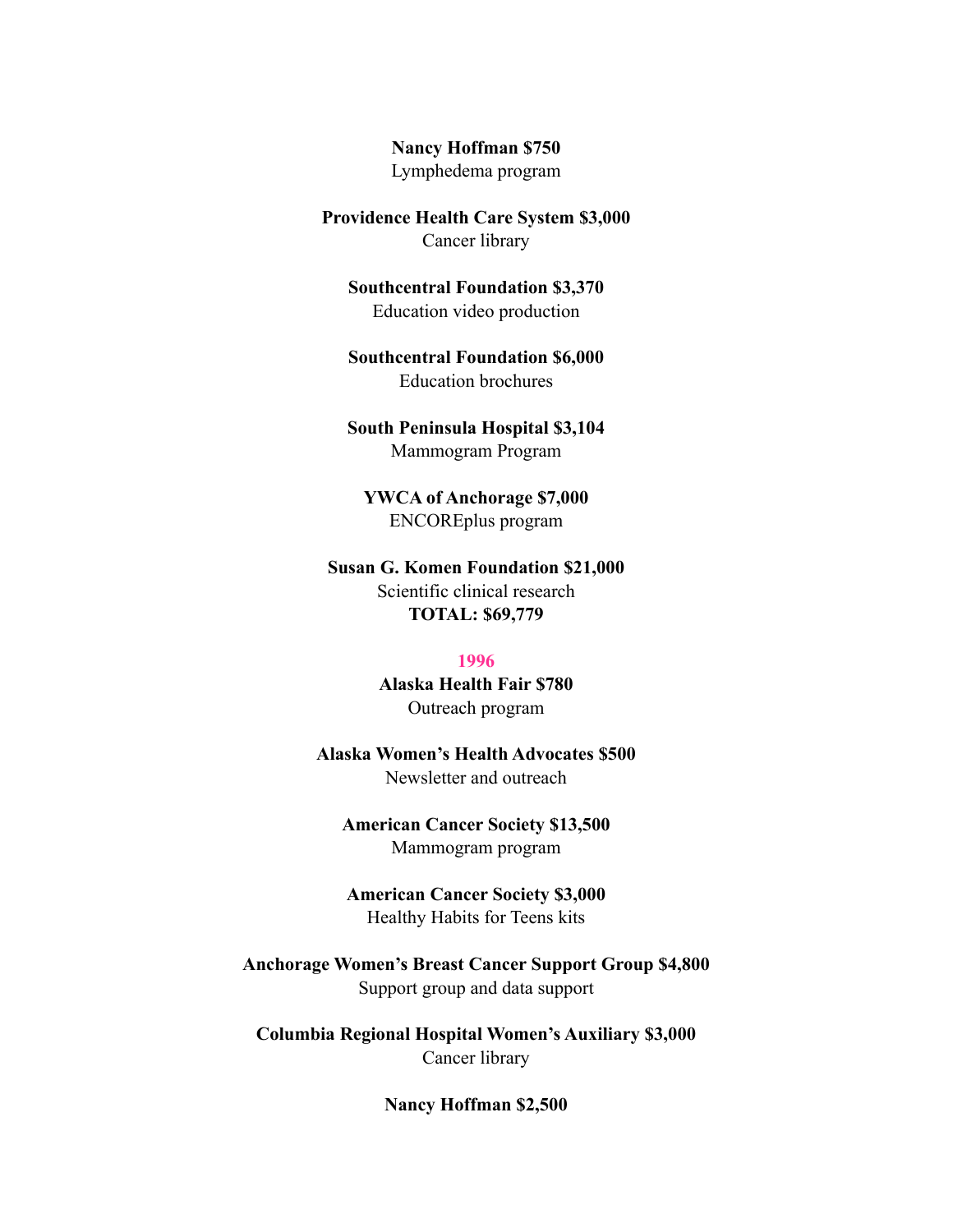Lymphedema program

**Louise Lazur & Catherine Stadem \$13,000**  Production of survivor photo book

> **South Peninsula Hospital \$3,000**  Mammogram program

**YWCA of Anchorage \$11,480**  ENCOREplus program

**Susan G. Komen Foundation \$25,200**  Scientific clinical research **TOTAL: \$80,760** 

#### **1997**

**American Cancer Society \$34,500**  Mammogram program

**American Cancer Society \$6,000**  Healthy Habits for Teens kits

**Anchorage Neighborhood Health Center \$10,500**  Mammogram program

**Anchorage Women's Breast Cancer Support Group \$6,080**  Support group

**Columbia Regional Hospital Women's Auxiliary \$4,000**  Cancer library

> **South Peninsula Hospital \$3,064**  Mammogram program

**YWCA of Anchorage \$11,232**  ENCOREplus program

**YWCA of Anchorage \$5,000**  ENCOREplus exercise program

**Susan G. Komen Foundation \$34,500**  Scientific clinical research **TOTAL: \$114,876**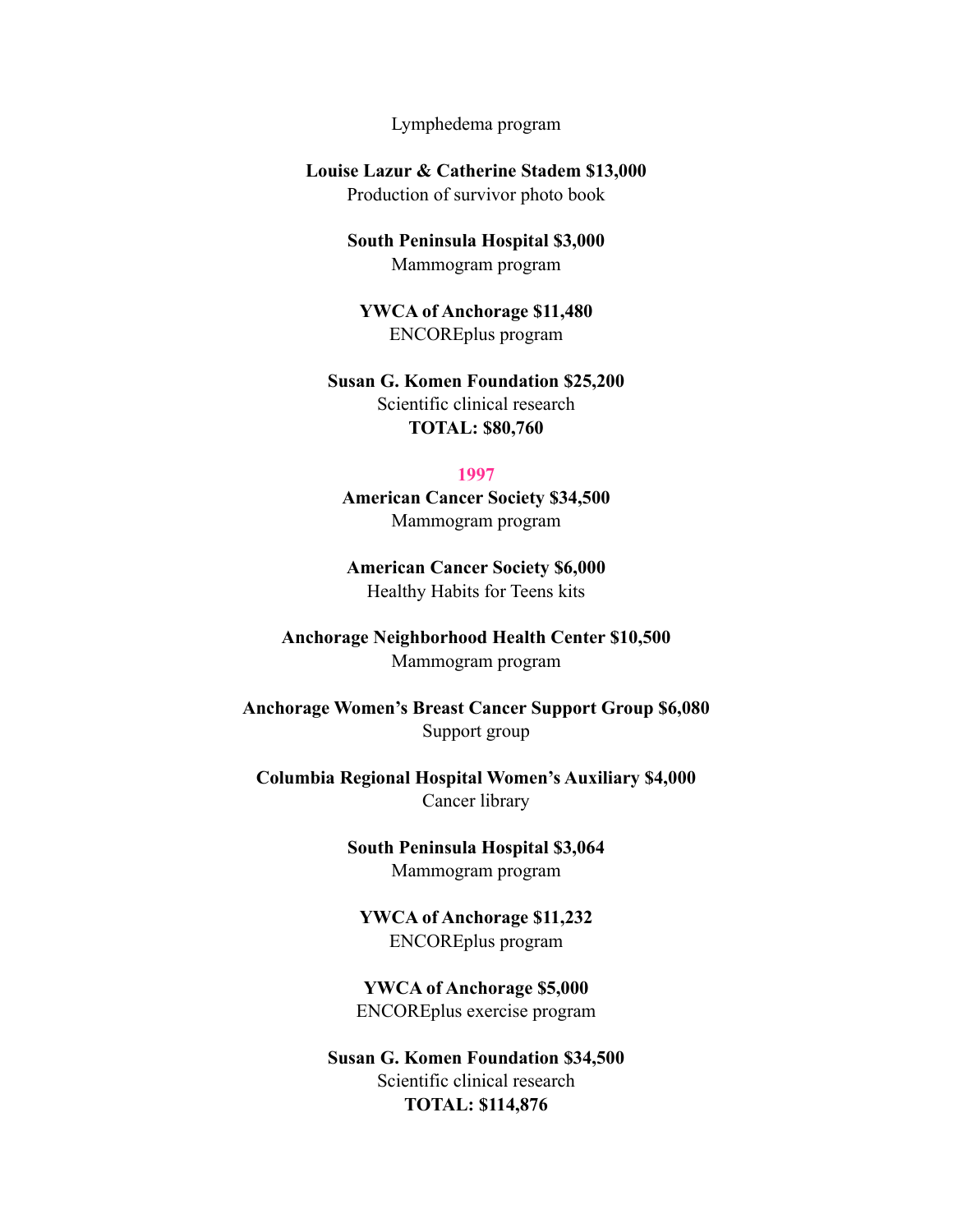#### **1998**

#### **Affinityfilms \$10,000**

Between Us kits for breast cancer patients

**American Cancer Society \$40,000**  Mammogram program

**American Cancer Society \$6,000**  Healthy Habits for Teens kits

**American Cancer Society \$600**  Mat-Su breast cancer support group

**Anchorage Neighborhood Health Center \$8,000**  Mammogram program

> **Nancy Hoffman \$1,600**  Lympedema program

**International Association for Spiritual Consciousness \$3,600**  Survivor support program

> **Kodiak Providence Medical Center \$3,000**  Mammogram program

> > **South Peninsula Hospital \$3,300**  Mammogram program

**YWCA of Anchorage \$5,000**  ENCOREplus exercise program

**Susan G. Komen Foundation \$36,000**  Scientific clinical research **TOTAL: \$117,100** 

#### **1999**

**Affinityfilms \$10,000**  Between Us kits for breast cancer patients

**Alaska Breast Cancer Advocacy Partners \$2,500 Outreach**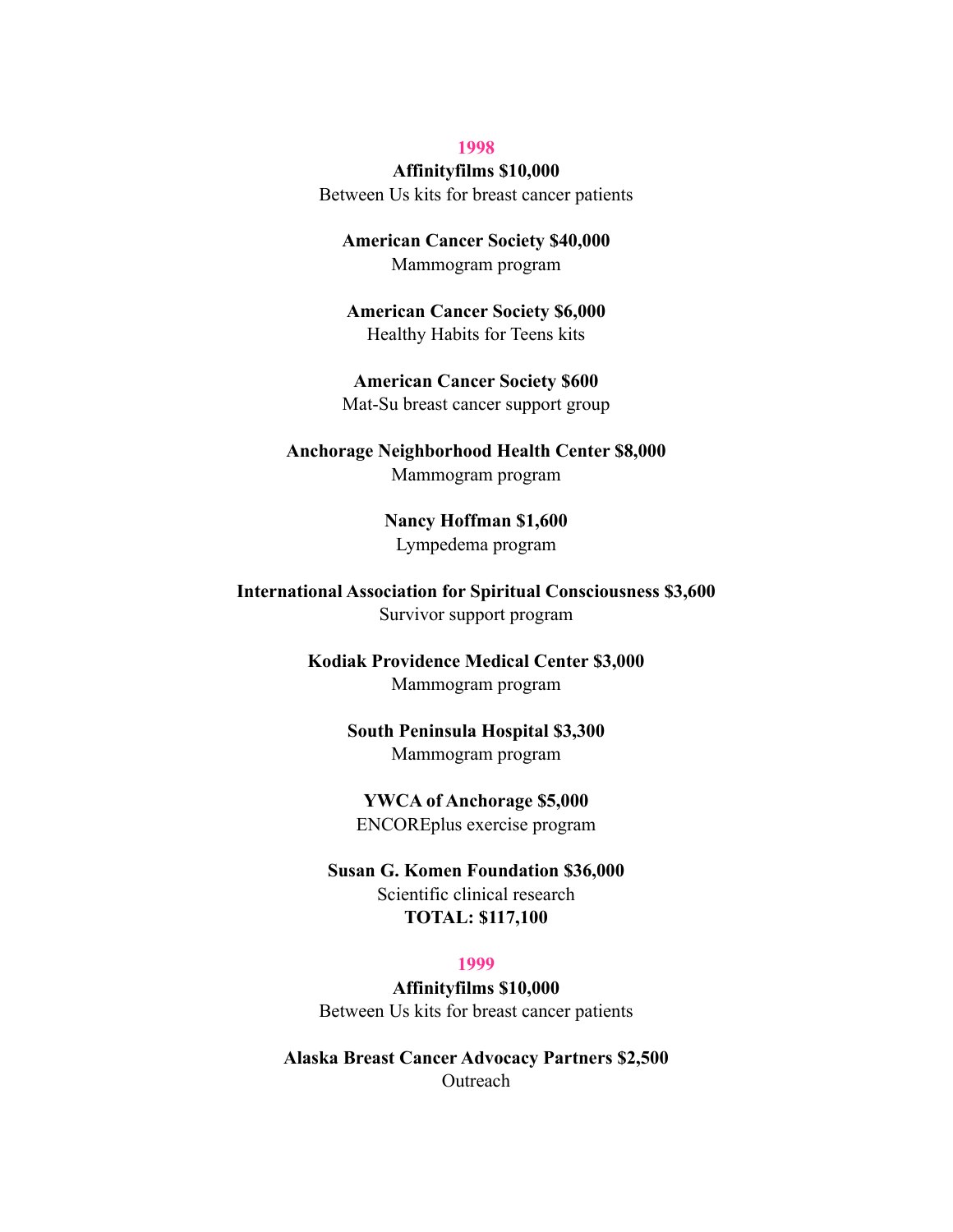**American Cancer Society \$45,000**  Mammogram program

**American Cancer Society \$6,000**  Health Habits for Teens kits

**Anchorage Neighborhood Health Center \$12,900**  Mammogram program

> **Eastern Aleutian Tribes \$13,900**  Access to mammography clinics

**International Association for Spiritual Consciousness \$3,600**  Survivor support program

> **South Central Foundation \$7,726**  Educational program

**YWCA of Anchorage \$8,500**  ENCOREplus exercise program

**Susan G. Komen Foundation \$43,500**  Scientific clinical research **TOTAL: \$153,626** 

#### **2000**

**Affinityfilms \$8,000**  Between Us Kits for breast cancer patients

**Alaska Breast Cancer Advocacy Partners \$1,500**  Outreach program

> **Alaska Health Fair \$550**  Outreach program

**American Cancer Society \$65,000**  Mammogram program

**Anchorage Neighborhood Health Center \$12,000**  Mammogram program

**International Association for Spiritual Consciousness \$4,800**  Survivor support program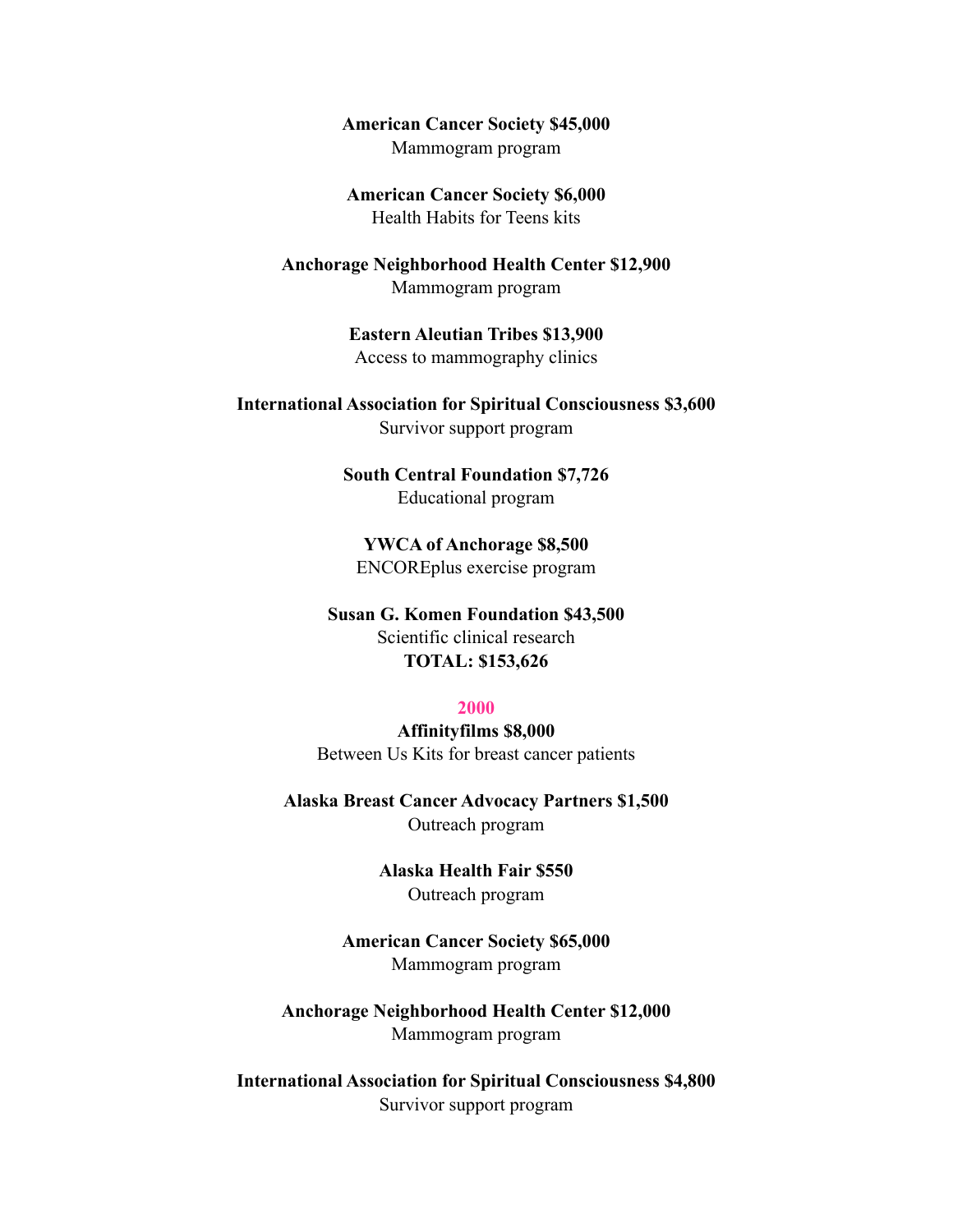#### **Kenai Peninsula Cancer Support Group \$1,100**

Survivor support program

**YWCA of Anchorage \$7,500**  ENCOREplus exercise program

**American Cancer Society \$41,700**  Scientific clinical research **TOTAL: \$142,150** 

#### **2001**

**Affinityfilms**  Production of Beyond Flowers video for Between Us kits **\$2,500**  Between Us Kits **\$8,000** 

> **Alaska Breast Cancer Advocacy Partners \$1,500**  Outreach program

> > **American Cancer Society \$80,000**  Mammogram program

**Anchorage Neighborhood Health Center \$15,000**  Mammogram program

**International Association for Spiritual Consciousness \$2,400**  Survivor support program

**Southeast Alaska Cancer & Wellness Foundation \$3,500**  Educational program

> **UAA Student Health Center \$1,365**  Educational program

**YWCA of Anchorage**  Alaska Women's Sports Fund **\$1,000**  ENCOREplus exercise program **\$5,000** 

**American Cancer Society \$37,500**  Scientific clinical research **TOTAL: \$157,765** 

**2002**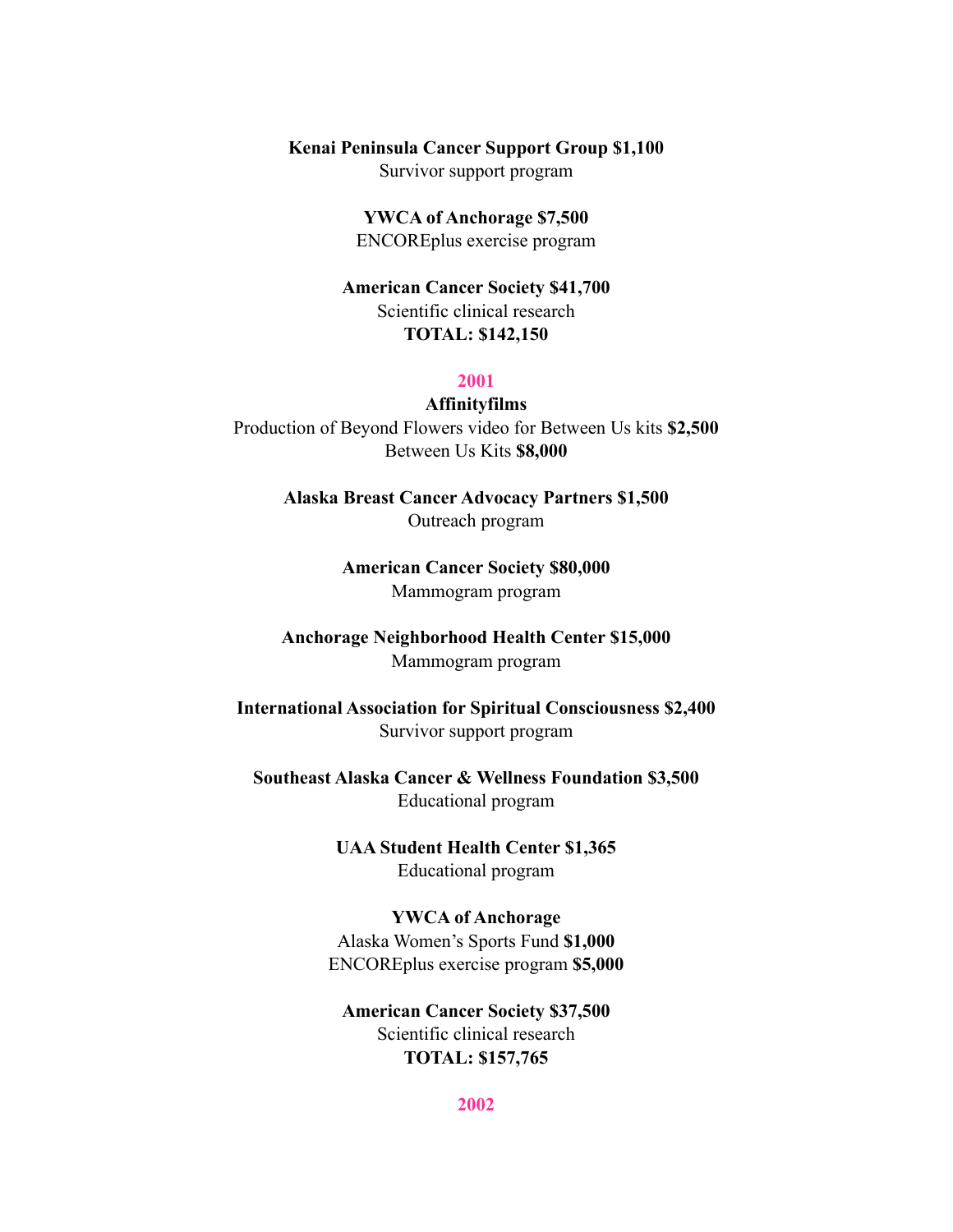#### **Affinityfilms**

Between Us kits **\$10,160**  Alaskans in Pink photo exhibit **\$4,800** 

**Alaska Breast Cancer Advocacy Partners \$1,500**  Outreach program

> **American Cancer Society \$80,000**  Mammogram program

**Anchorage Neighborhood Health Center \$30,000**  Mammography machine

**International Association for Spiritual Consciousness \$2,400**  Survivor sport program

> **UAA Student Health Center \$1,083**  Educational program

**YWCA of Anchorage \$1,500**  ENCOREplus exercise program

**American Cancer Society \$42,000**  Scientific clinical research **TOTAL: \$173,443** 

#### **2003**

**Affinityfilms \$10,950**  Between Us kits

**Alaska Breast Cancer Advocacy Partners \$1,400**  Outreach program

**Alaska Cancer Research & Education Center \$9,900**  Education re: breast cancer clinical trials

> **American Cancer Society \$50,000**  Mammogram program

**Anchorage Neighborhood Health Center**  Mammogram program **\$10,000**  Mammography equipment **\$23,000**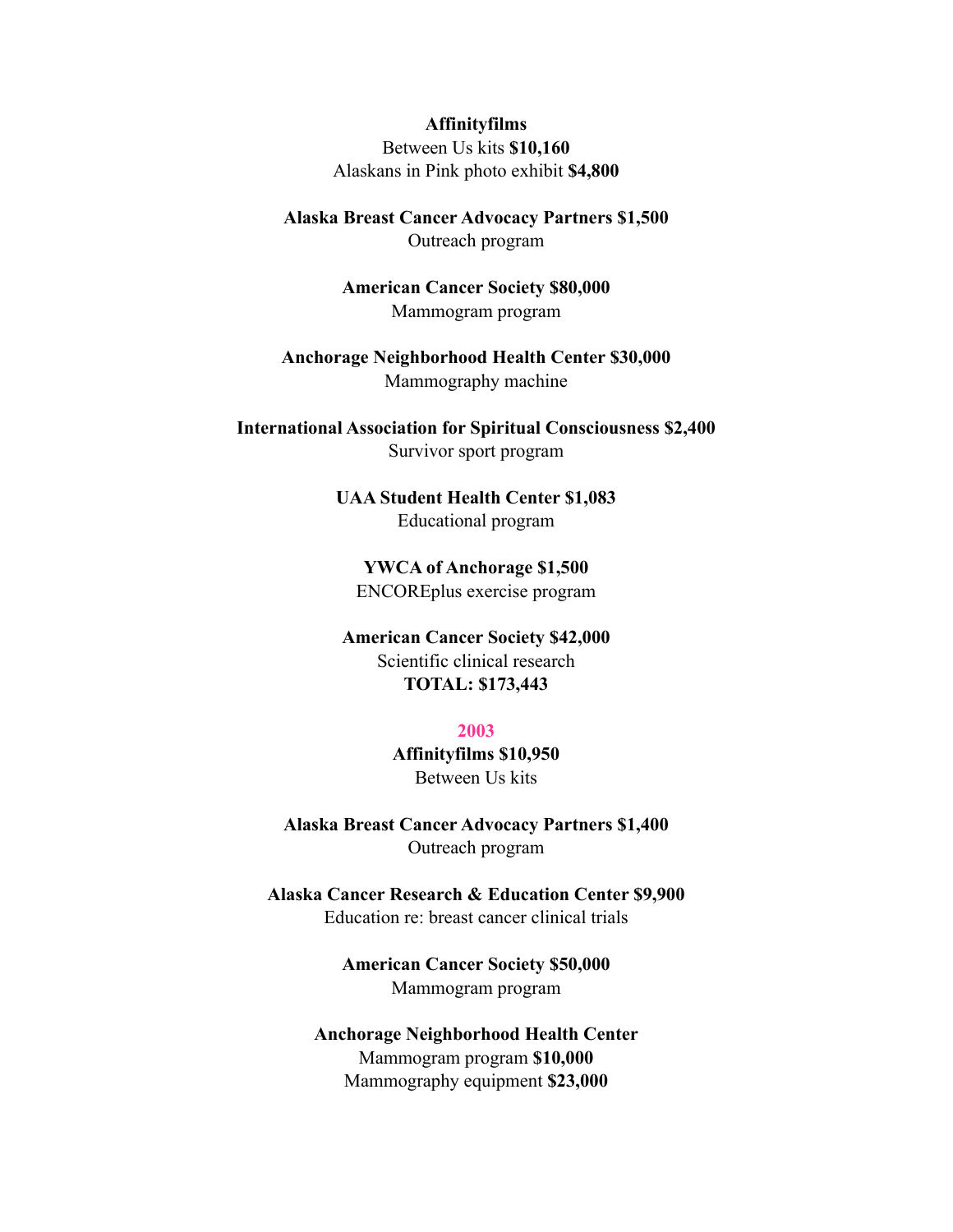# **Anchorage Women's Breast Cancer Support Group \$4,800**

Support group/Data support

**Blood Bank of Alaska \$1,250**  Microscope for blood testing

**Planned Parenthood \$4,000**  Outreach program

**Southeast Alaska Cancer & Wellness Foundation \$3,500**  Educational program

> **UAA Student Health Center \$1,515**  Educational program

**YWCA of Anchorage \$16,350**  ENCOREplus program

**Alaska Native Tribal Health Consortium \$ 26,880**  Research project **TOTAL: \$163,545** 

#### **2004**

**Affinityfilms \$12,000**  Between Us kits

**Alaska Breast Cancer Advocacy Partners \$2,200**  Outreach program

> **American Cancer Society \$50,000**  Mammogram program

**Anchorage Neighborhood Health Center** 

Mammogram program **\$10,000**  X-Ray film processor **\$12,055** 

**Cancer Connection \$5,000**  Educational program

**UAA Student Health Center \$1,622**  Educational program

**YWCA of Anchorage \$41,000**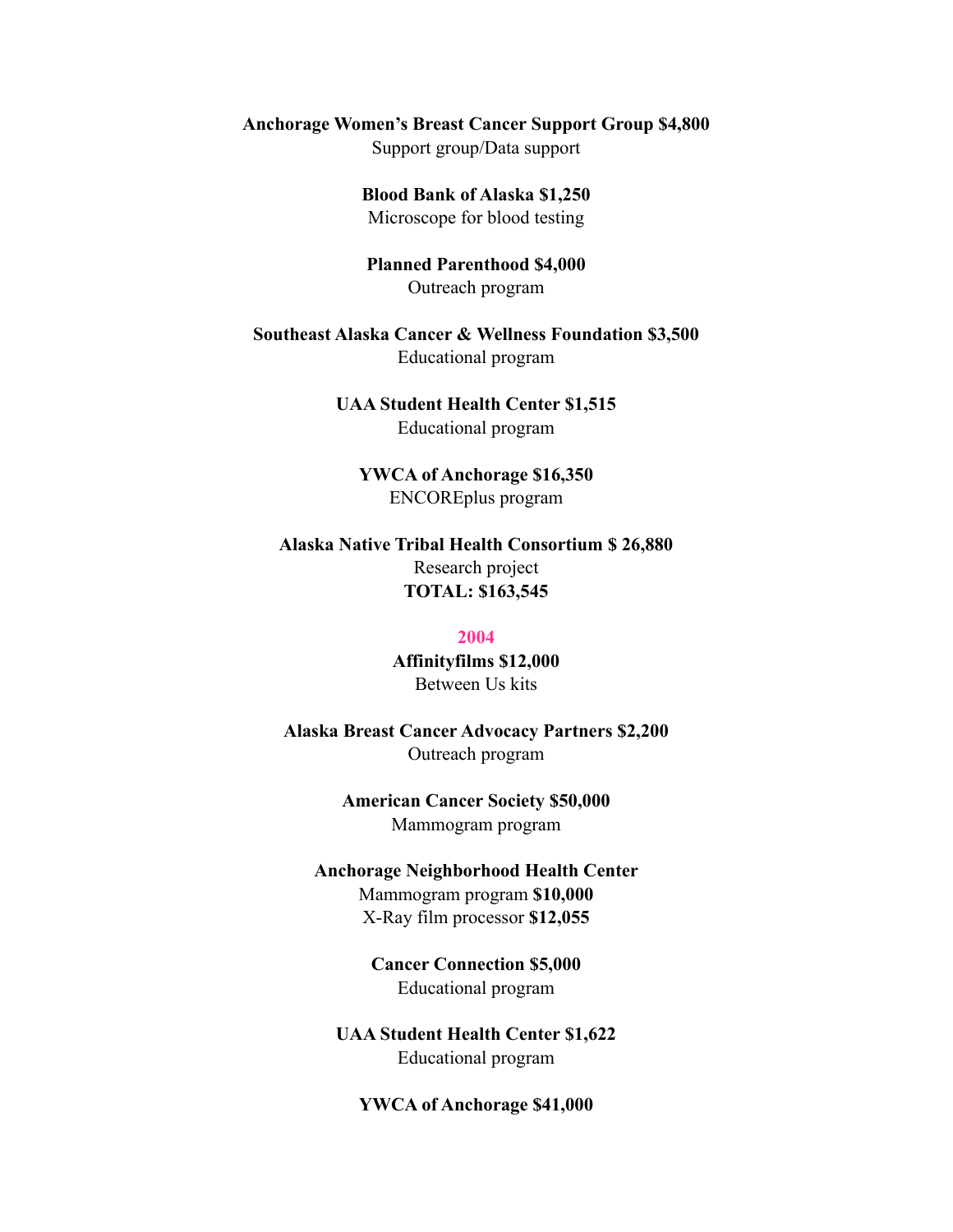# ENCOREplus program **TOTAL: \$133,877**

#### **2005**

#### **Affinityfilms**

Between Us kits **\$11,925**  Breast cancer early detection PSA campaign **\$8,500** 

**Alaska Breast Cancer Advocacy Partners \$1,530**  Outreach program

**Alaska Cancer Research & Education Center \$1,125**  Breast cancer clinical trials education

**Anchorage Neighborhood Health Center \$10,000**  Mammogram program

> **Cancer Connection \$5,000**  Educational program

**First City Council on Cancer \$10,000**  Breast cancer education & support

**ReCreation Afterschool Program \$500**  Scarves for breast cancer survivors

> **YWCA of Anchorage**  ENCOREplus program **\$45,000**

**Alaska Run for Women Mammogram Program \$40,000**  Administered by YWCA

> **University of South Florida \$10,000**  Breast cancer research project **TOTAL: \$143,580**

#### **2006**

**Affinityfilms \$14,030**  Between Us kits

**Alaska Breast Cancer Advocacy Partners \$2,780**  Outreach program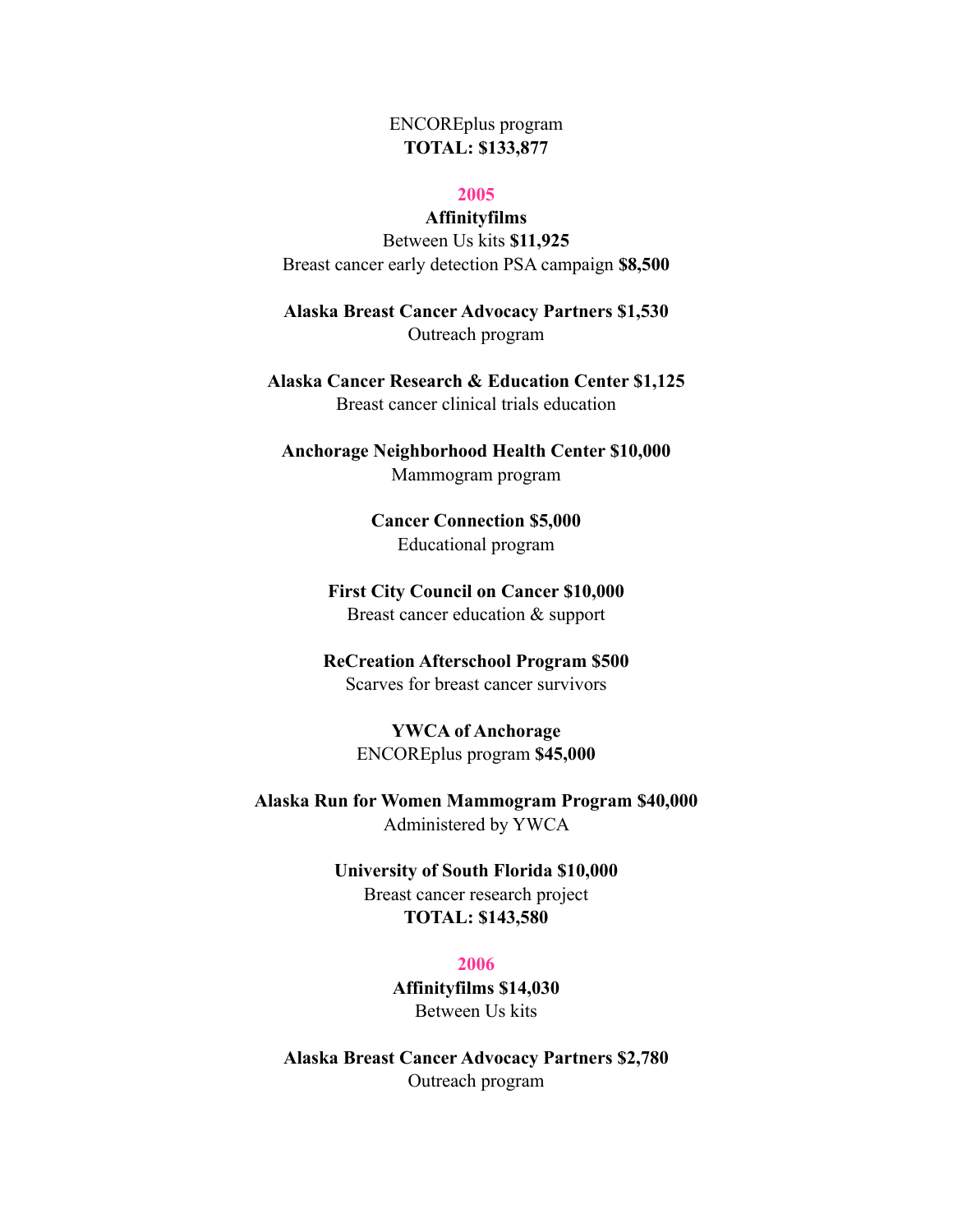**Cancer Connection \$6,000**  Educational program

**Central Peninsula General Hospital Oncology \$1,900**  Breast cancer education & support

**Office of Alaska Native Health Research \$29,000**  Breast cancer education & screening

**ReCreation Afterschool Program \$1,000**  Scarves for breast cancer survivors

**Team Survivor Perseverance \$1,500**  Survivor support program

**YWCA of Anchorage \$49,621**  ENCOREplus program

**Alaska Run for Women Mammogram Program \$110,000**  Administered by YWCA

> **University of South Florida \$15,000**  Breast cancer research project **TOTAL: \$230,831**

#### **2007**

**Alaska Breast Cancer Advocacy Partners \$4,780**  Outreach program

**Alaska Cancer Research & Education Center \$2,000**  Education re: breast cancer clinical trials

> **Cancer Connection \$5,000**  Educational program

**Pink Ribbon Days Charities \$8,950**  Between Us kits

**ReCreation Afterschool Program \$2,000**  Scarves for breast cancer survivors

> **YWCA of Anchorage \$60,000**  ENCOREplus program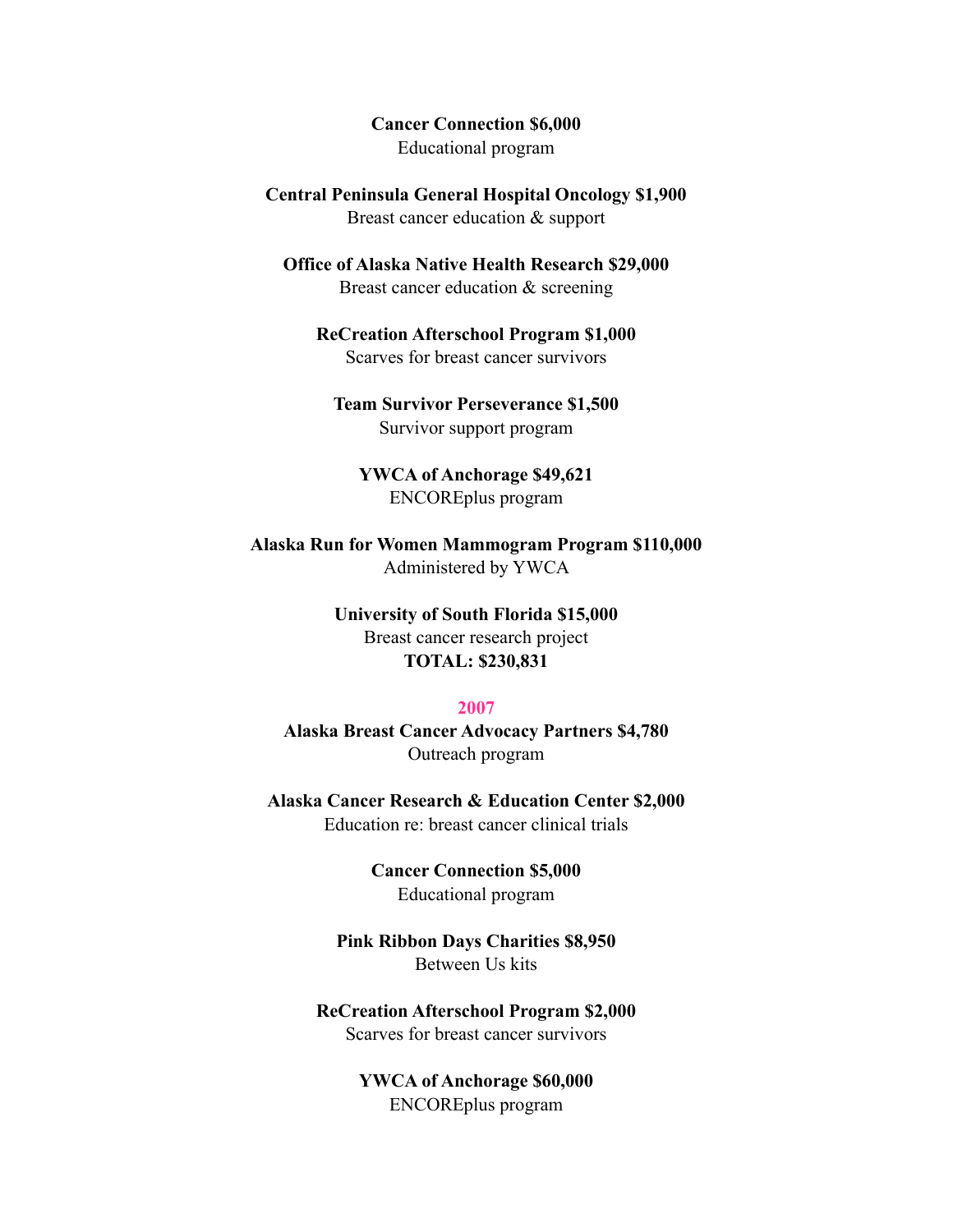**Alaska Run for Women Mammogram Program \$80,000**  Administered by YWCA

> **Breast Cancer Research Foundation \$2,500**  Scientific clinical research

> > **UAA Research Grant \$12,500**  Breast cancer research **TOTAL: \$177,730**

#### **2008**

**Affinityfilms \$20,000**  Pre-production of Survive to Thrive video

**Alaska Breast Cancer Advocacy Partners \$14,315**  Outreach program

**Alaska Breast & Cervical Cancer Partnership \$4,000**  Breast cancer screening statewide poster series

**Alaska Native Tribal Health Consortium \$2,400**  Outreach program

**Providence Health Care System \$2,500**  Breast cancer conference

> **YWCA of Anchorage \$50,000**  ENCOREplus program

**Alaska Run for Women Mammogram Program \$40,000**  Administered by YWCA

> **UAA Research Grant \$13,500**  Breast cancer research

**Breast Cancer Research Foundation \$13,660**  Scientific clinical research

**University of South Florida \$10,000**  Scientific clinical research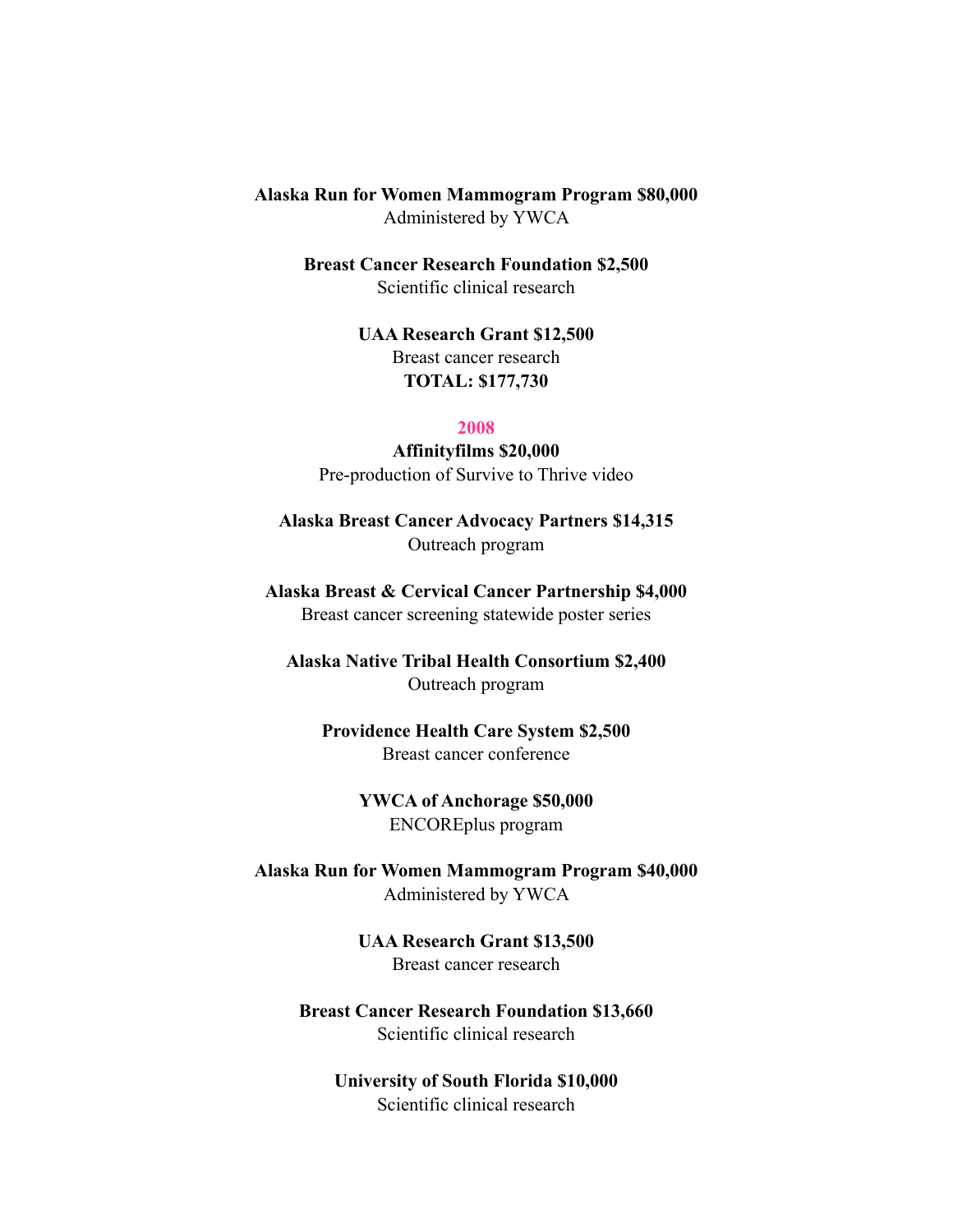#### **TOTAL: \$170,375**

**2009** 

**YWCA of Anchorage \$50,000**  ENCOREplus program

**Alaska Run for Women Mammogram Program \$40,000**  Administered by YWCA

> **Casting for Recovery \$2,000**  Flyfishing program for breast cancer survivors

# **ReCreations Afterschool Program \$2,000**

Scarves for breast cancer survivors

# **Alaska Community Action on Toxins \$3,500**  Public lecture tour

**Cancer Connection \$3,000**  Southeast Alaska Cancer & Wellness Foundation Women's Health Forum

# **Kachemak Bay Family Planning Clinic \$20,000**

Outreach for mammograms/education

**Translational Breast Cancer Research Consortium \$22,500**  Scientific clinical research

**Lisa Carey, MD Lineberger Cancer Center \$22,500**  Scientific clinical research **TOTAL: \$165,500** 

# **2010**

**YWCA of Anchorage \$62,640**  ENCOREplus program

**Alaska Run for Women Mammogram Program \$80,000**  Administered by YWCA

**Casting for Recovery \$2,000**  Flyfishing weekend retreats for breast cancer survivors

#### **ReCreations Afterschool Program \$2,000**

Youth service-learning program makes scarves for breast cancer survivors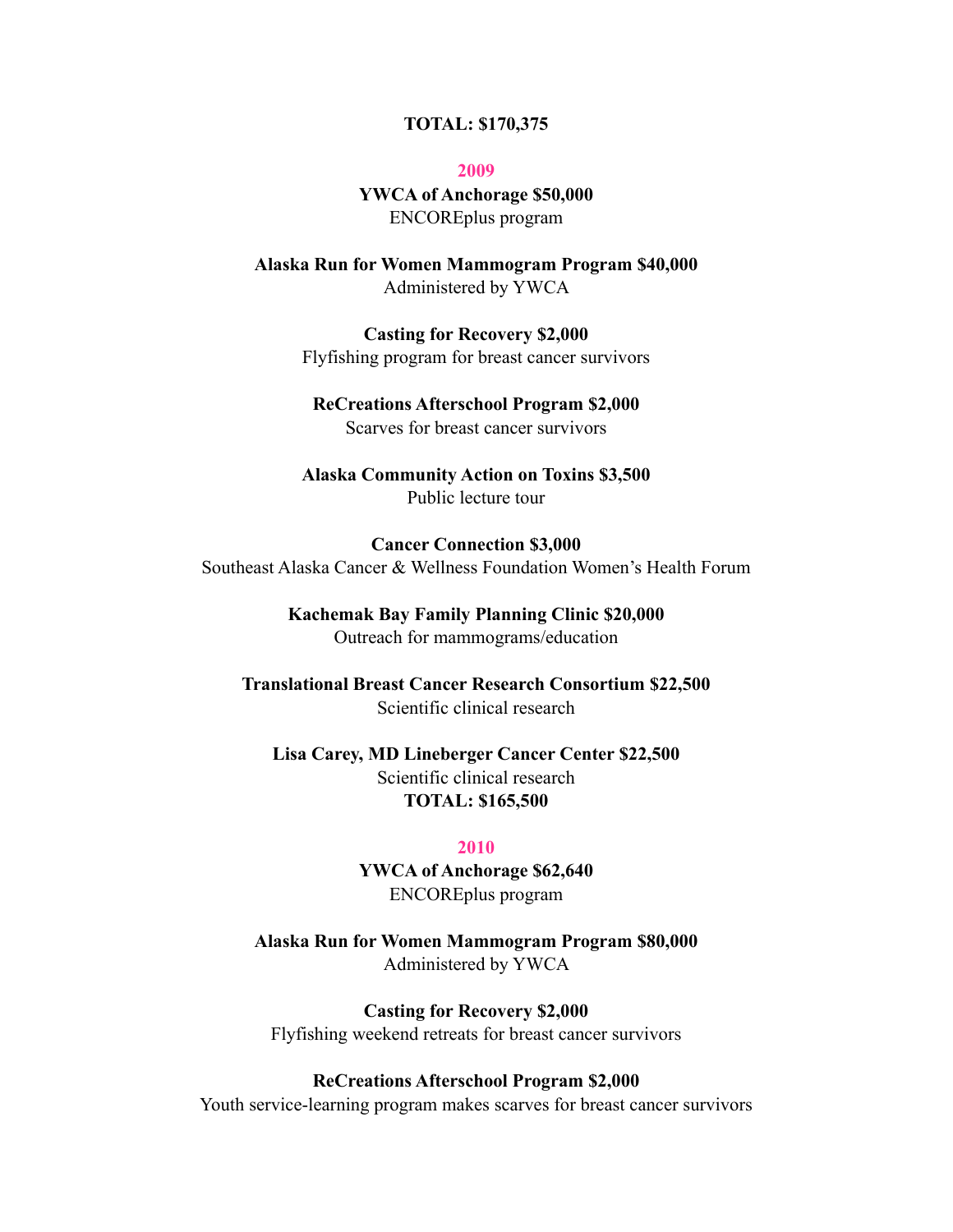#### **Alaska Community Action on Toxics \$6,400**

Environmental action organization educational lecture tour

#### **Kachemak Bay Family Planning Clinic \$37,000**

Outreach program for mammograms/education

# **UAA Dr. Kristine Mann \$11,200**  Research project **TOTAL: \$201,240**

#### **2011**

# **YWCA of Anchorage \$64,045**

ENCOREplus program

**Alaska Run for Women Mammogram Program \$80,000**  Administered by YWCA

# **Casting for Recovery \$2,000**

Flyfishing weekend retreats for breast cancer survivors

# **Alaska Cancer Care Alliance \$3,100**

Breastival events to educate the public on the importance of early detection

# **Alaska Community Action on Toxics \$7,000**

Environmental action organization addressing environmental exposures to breast cancer

**Wrangell Medical Center \$30,000** 

Partial funding for replacement of mammography equipment

# **Cancer Connection \$3,500**

Support of annual Women's Health Forum in Southeast Alaska

# **Affinityfilms \$3,000**

Post-Production of two PSAs focusing on early detection of breast cancer

# **Breast Cancer Research Foundation \$30,000**  Scientific clinical research **TOTAL: \$222,645**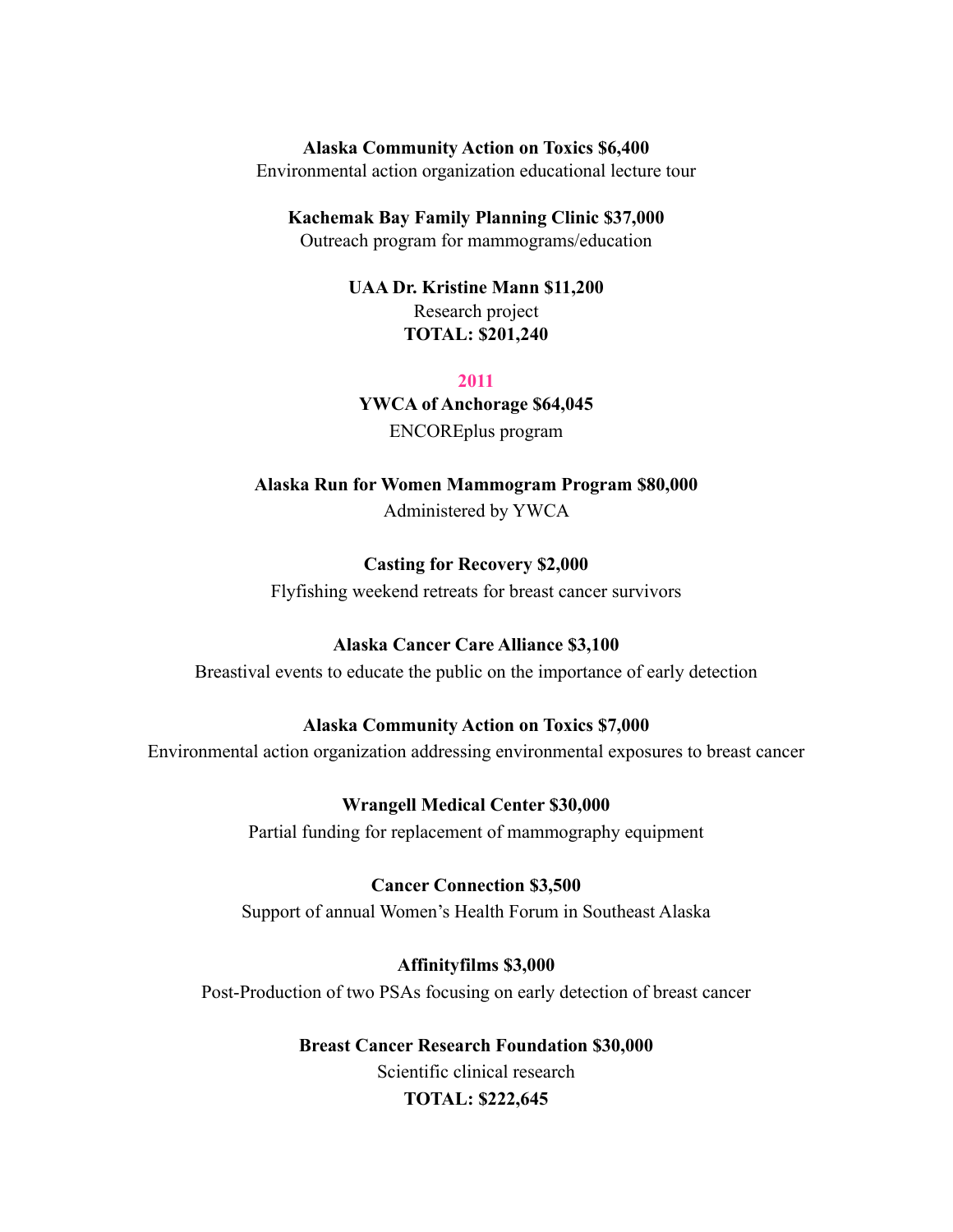#### **2012**

#### **YWCA of Anchorage \$70,000**

ENCOREplus & Women's Wellness Programs

#### **Alaska Run for Women Mammogram Program \$80,000**

Administered by YWCA

# **Alaska Community Action on Toxics \$8,700**

Environmental action organization addressing environmental exposures to breast cancer

# **Kachemak Bay Family Planning Clinic \$35,903**

Outreach and early detection of breast cancer on the Kenai Peninsula

# **Anchorage Neighborhood Health Center \$28,000**

Partial funding of specialized equipment to detect breast cancer at an early stage

# **Breast Cancer Research Foundation \$30,000**

Scientific clinical research **TOTAL: \$252,603** 

# **2013**

**YWCA of Anchorage \$76,000**  ENCOREplus & Women's Wellness Programs

# **Alaska Run for Women Mammogram Program \$60,000**

Administered by YWCA

# **Alaska Community Action on Toxics \$25,000**

Environmental action organization addressing environmental exposures to breast cancer

# **Kachemak Bay Family Planning Clinic \$36,023**

Outreach and early detection of breast cancer on the Kenai Peninsula

# **Affinityfilms, Inc. \$5,000**

Research & development for film on integrative health for breast cancer patients

# **Women Listen \$5,000**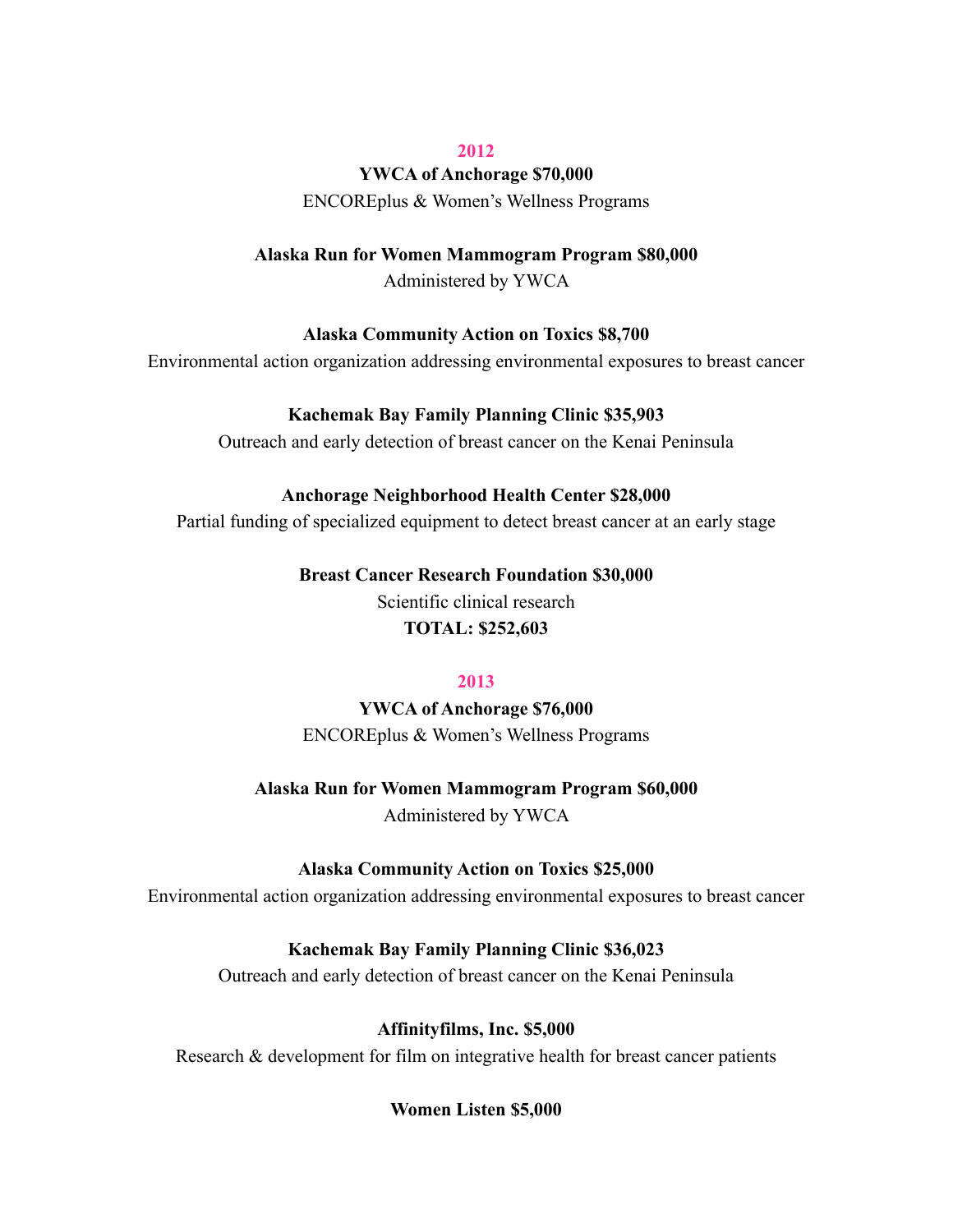Breast cancer survivor retreats in Girdwood

# **Breast Cancer Research Foundation \$60,000**

Scientific clinical research **TOTAL: \$267,023** 

#### **2014**

**YWCA of Anchorage \$76,000**  ENCOREplus & Women's Wellness Programs

# **Alaska Run for Women Mammogram Program \$60,000**  Administered by YWCA

# **Alaska Community Action on Toxics \$25,000**

Environmental action organization addressing environmental exposures to breast cancer

# **Kachemak Bay Family Planning Clinic \$36,000**

Outreach and early detection of breast cancer on the Kenai Peninsula

# **American Cancer Society \$5,000**

Gift closet items for post-surgery garments and prosthesis

# **Anchorage Neighborhood Health Center \$20,000**

Mammography program reaching under-served Alaska population

**Mildred Acevedo-Duncan/University of South Florida \$5,000**  Scientific clinical research

> **Breast Cancer Research Foundation \$60,000**  Scientific clinical research **TOTAL: \$287,000**

# **2015**

**YWCA of Anchorage \$60,000** 

ENCOREplus outreach and education program for medically underserved women

**Alaska Run for Women Mammogram Program \$30,000**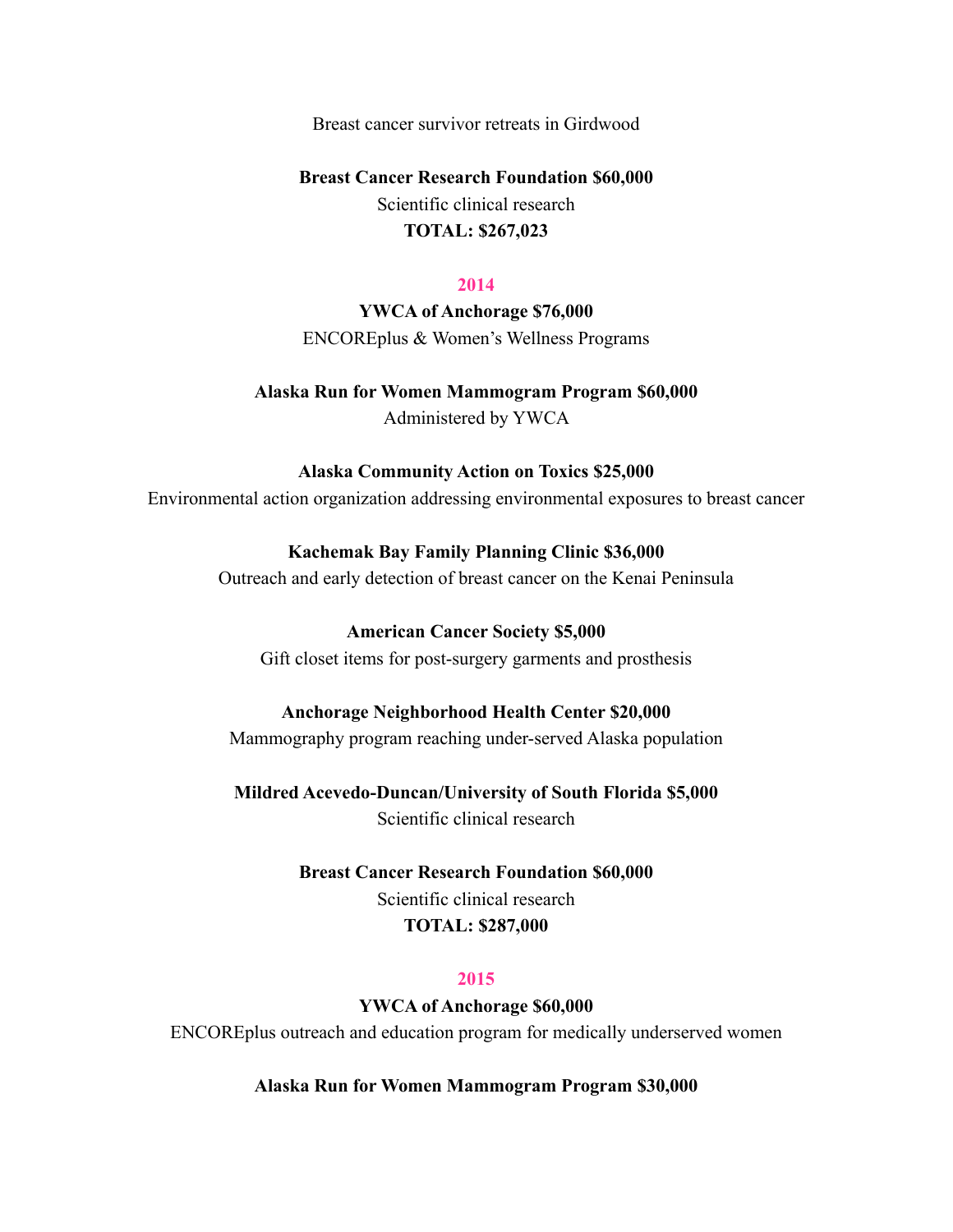Administered by YWCA providing mammograms to underserved women

# **Alaska Community Action on Toxics \$20,000**

Statewide action organization addressing environmental exposures to breast cancer

# **Kachemak Bay Family Planning Clinic \$30,000**

Outreach and early detection of breast cancer on the Kenai Peninsula

# **Affiinityfilms, Inc. \$15,000**

Production phase of film *Partners in Healing: A Beginner's Guide to Integrative Medicine* 

# **Let Every Woman Know \$2,250**

Scholarships for breast cancer survivors taking part in EXTRA TOUGHS program

# **UAA Clinical Research: Max Kullberg \$15,000**

"Targeted Drug Delivery to Re-program Immunosuppressive Cells in Breast Cancer"

# **Breast Cancer Research Foundation \$30,000**

Scientific clinical research **TOTAL: \$202,250** 

# **2016**

# **YWCA of Anchorage \$60,000**

Women's Wellness Program, ENCOREplus, outreach and education program for medically underserved women

# **Alaska Run for Women Mammogram Program \$10,000**

Administered by the YWCA providing mammograms to underserved women

# **Alaska Community Action on Toxics \$15,000**

Statewide action organization addressing environmental exposures to breast cancer

# **Kachemak Bay Family Planning Clinic \$29,840**

Outreach and early detection of breast cancer on the Kenai Peninsula

# **Affinityfilms, Inc. \$15,000**

Post-production phase of film *Partners in Healing: A Beginner's Guide to Integrative Medicine*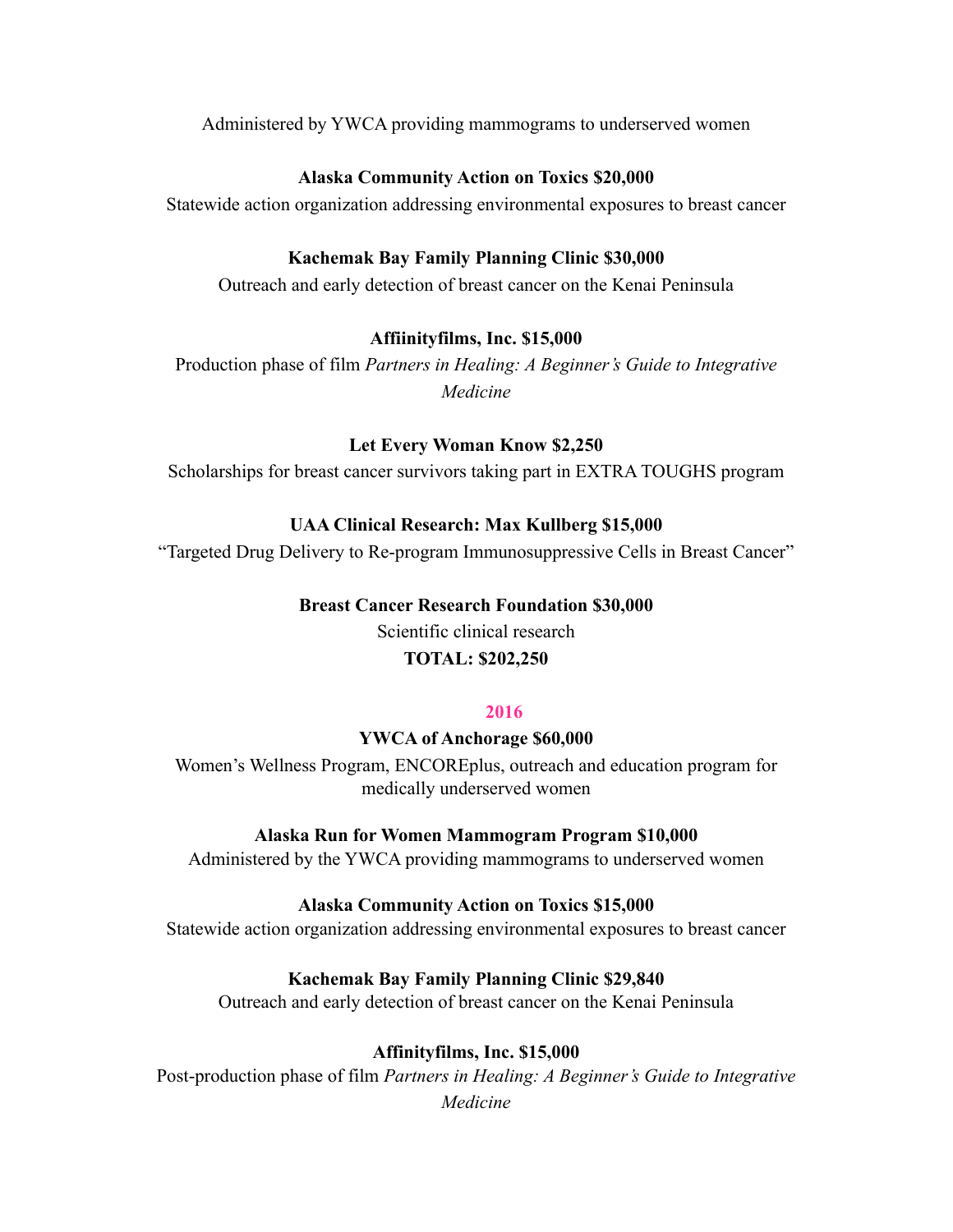# **Let Every Woman Know \$2,250**

Scholarships for breast cancer survivors taking part in EXTRA TOUGHS program

# **Breast Cancer Center for Detection \$15,000**

Mobile mammography for underserved women in rural Alaska

# **Anchorage Young Cancer Coalition \$1,650**

Restorative retreat for young cancer survivors

# **Healthy Alaska Natives Foundation \$1,550**

Education pamphlet for Alaska Native women regarding genetic testing

# **UAA Clinical Research: Max Kullberg \$15,000**

"Targeted Drug Delivery to Re-program Immunosuppressive Cells in Breast Cancer"

**Breast Cancer Research Foundation \$35,000**  Scientific clinical research

**TOTAL: \$200,290** 

# **2017**

**YWCA of Anchorage \$65,000** 

Women's Wellness Program, ENCOREplus, outreach and education program for medically underserved women

# **American Cancer Society \$4,500**

Purchase a variety of cancer related clothing supports for breast cancer patients

# **Breast Cancer Center for Detection \$20,000**

Mobile mammography for underserved women in rural Alaska

# **Norton Sound Health Corporation \$22,625**

Mammography services for Alaska Native women

# **Let Every Woman Know \$4,000**

Scholarships for breast cancer survivors taking part in EXTRA TOUGHS program

# **Alaska Community Action on Toxics \$19,500**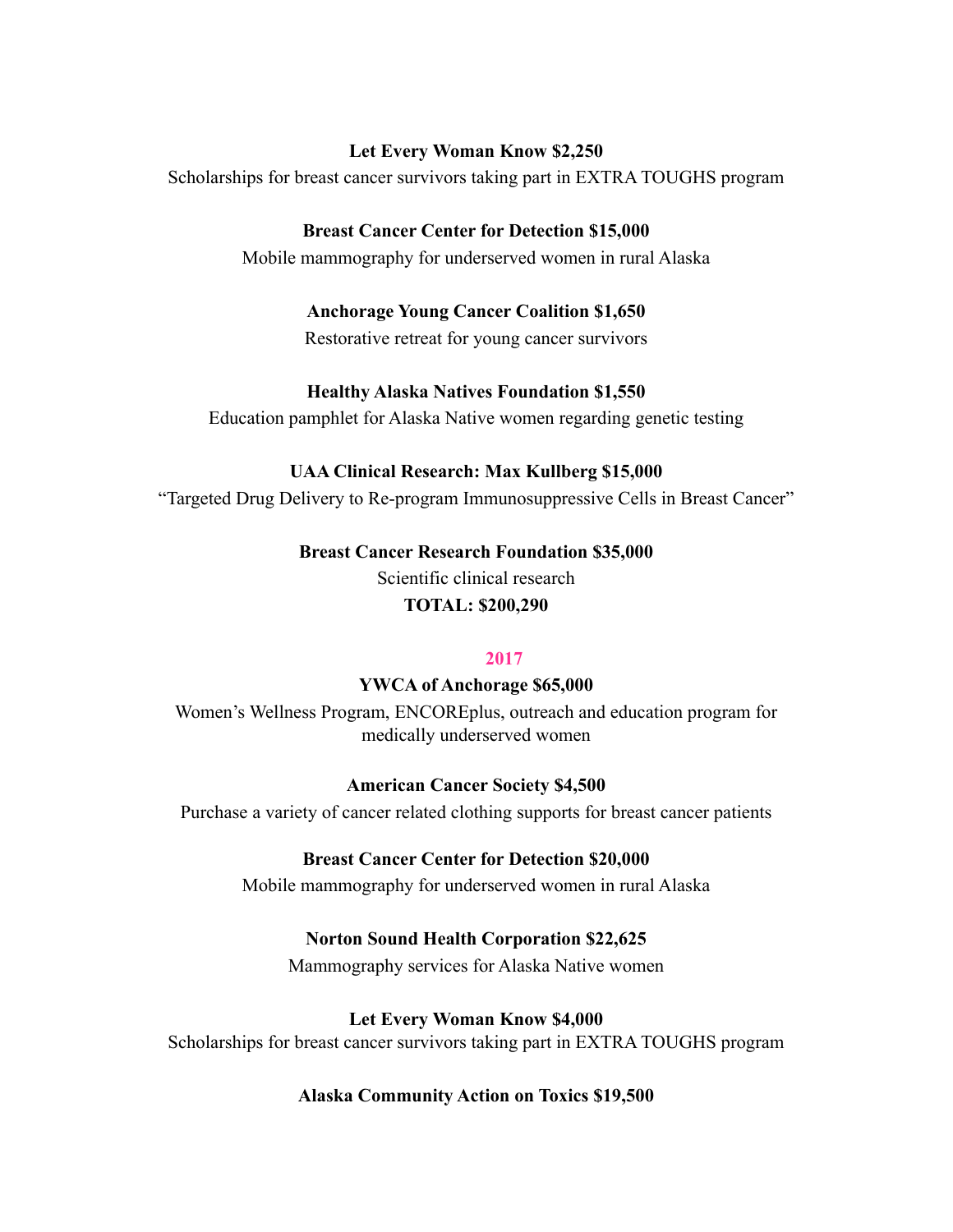Statewide action organization addressing environmental exposures to breast cancer

# **Kachemak Bay Family Planning Clinic \$30,000**

Outreach and early detection of breast cancer on the Kenai Peninsula

# **Affinityfilms, Inc. \$6,250**

Creation of website to partner with the film *Partners in Healing* 

# **Anchorage Young Cancer Coalition \$2,250**

Restorative retreat for young cancer survivors

# **UAA Clinical Research: Max Kullberg \$15,000**

"Targeted Drug Delivery to Re-program Immunosuppressive Cells in Breast Cancer"

# **Breast Cancer Research Foundation \$42,000**

Scientific clinical research

# **TOTAL: \$231,125**

# **2018**

# **YWCA Women's Wellness Breast & Cervical Program \$65,000**

Designed to reduce breast and cervical cancer mortality and increase access to healthcare for at-risk women statewide.

# **Alaska Run for Women Mammogram Program \$10,000**

Administered by the YWCA providing mammograms to underserved women

# **American Cancer Society \$8,890**

Purchase a variety of cancer related clothing supports for breast cancer patients

# **Breast Cancer Detection Center \$20,000**

Mobile mammography for underserved women in rural Alaska and fixed site in Fairbanks

# **Let Every Woman Know \$5,000**

Scholarships for breast cancer survivors taking part in EXTRA TOUGHS program

# **Alaska Community Action on Toxics \$16,560**

Statewide action organization addressing environmental exposures to breast cancer

# **Kachemak Bay Family Planning Clinic \$30,000**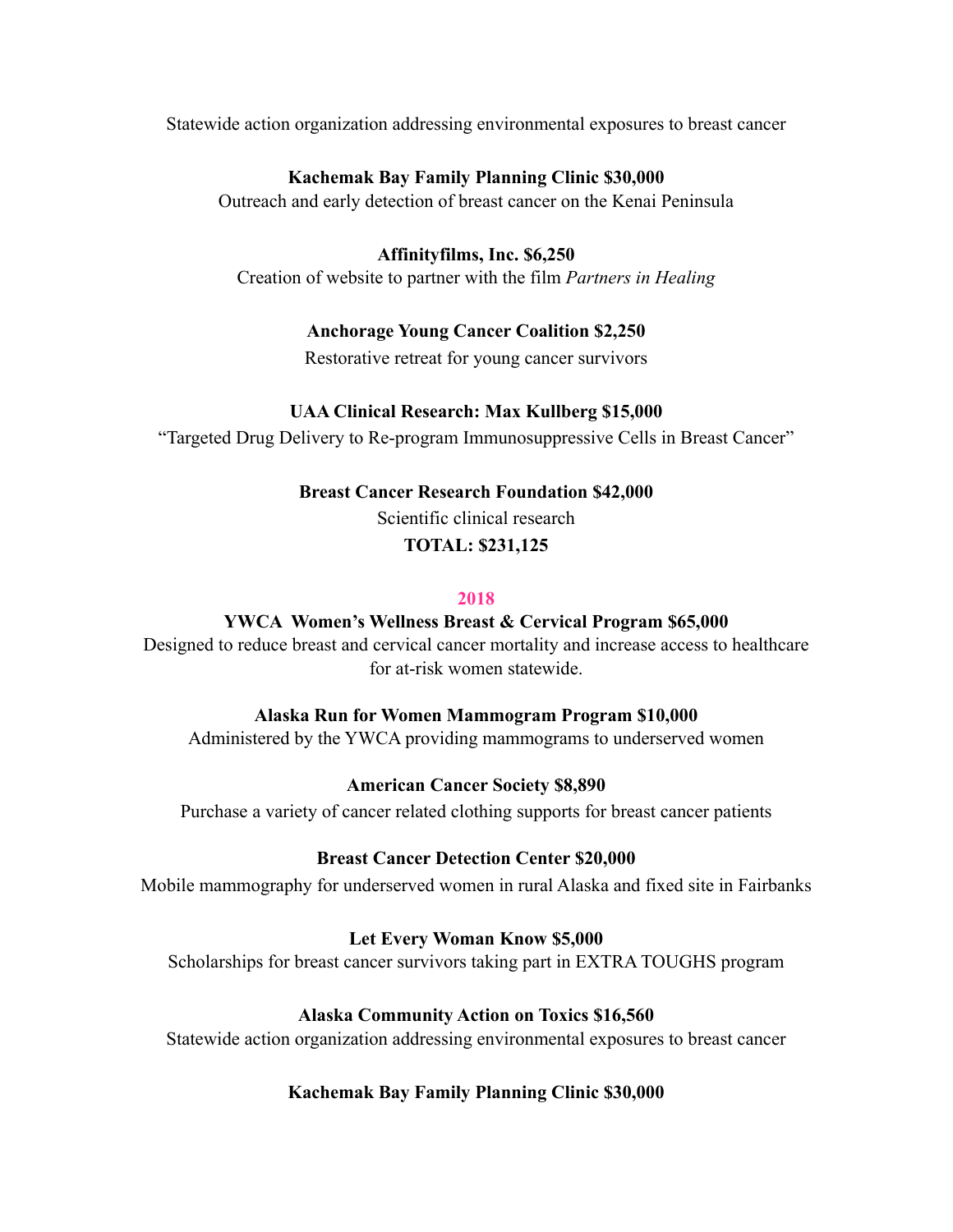Outreach and early detection of breast cancer on the Kenai Peninsula

# **Affinityfilms, Inc. \$10,000**

Partial funding for two media projects: Understanding Lymphedema and Why Did I Get Breast Cancer

# **Anchorage Young Cancer Coalition \$5,250**

Restorative retreat for young cancer survivors

# **UAA Clinical Research: Holly Martinson & Max Kullberg \$15,000**

"Targeted Drug Delivery to Re-program Immunosuppressive Cells in Breast Cancer"

# **Breast Cancer Research Foundation \$36,300**

Scientific clinical research

# **TOTAL: \$222,000**

# **2019**

# **YWCA Women's Wellness Breast & Cervical Program \$50,000**

Designed to reduce breast and cervical cancer mortality and increase access to healthcare for at-risk women statewide.

# **Alaska Run for Women Mammogram Program \$25,000**

Administered by the YWCA providing mammograms to underserved women

# **American Cancer Society \$3,000**

Purchase a variety of cancer related clothing supports for breast cancer patients

# **Breast Cancer Detection Center \$20,000**

Mobile mammography for underserved women in rural Alaska and fixed site in Fairbanks

# **Let Every Woman Know \$7,500**

Scholarships for breast cancer survivors taking part in EXTRA TOUGHS program

# **Alaska Community Action on Toxics \$6,300**

Statewide action organization addressing environmental exposures to breast cancer

# **Kachemak Bay Family Planning Clinic \$30,000**

Outreach and early detection of breast cancer on the Kenai Peninsula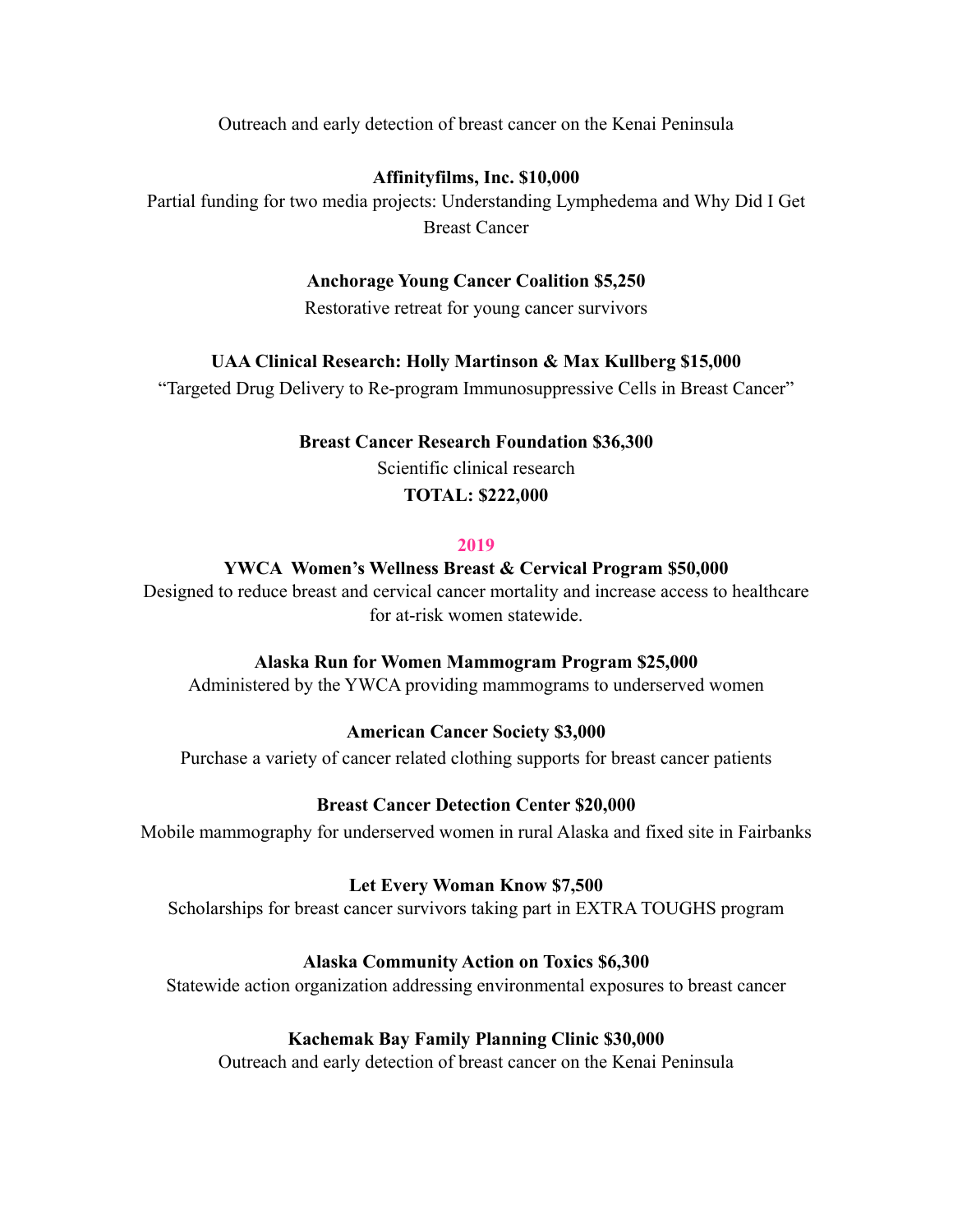# **Anchorage Neighborhood Health Center \$30,000**

Partial funding for C-View software purchase which reduces radiation exposure during mammograms.

# **Norton Sound Health Corporation \$16,000**

Provides funding for outreach in their region, emphasizing breast cancer detection and encouraging clinical breast exams and mammography.

# **UAA Clinical Research: Holly Martinson & Max Kullberg \$15,000**

"Targeted Drug Delivery to Re-program Immunosuppressive Cells in Breast Cancer"

#### **Breast Cancer Research Foundation \$33,800**

Scientific clinical research

# **TOTAL: \$236,600**

# **2020**

#### **Affinityfilms, Inc. \$9,000**

Partial funding for two visual arts projects highlighting issues of survivorship in women with breast cancer.

# **Alaska Community Action on Toxics \$20,000**

Statewide action organization addressing environmental exposures to breast cancer. This year's funding is to impact the incidence of breast cancer among Alaska Native women.

# **Alaska Run for Women Mammogram Program \$25,000**

Administered by the YWCA providing mammograms to underserved women

# **Breast Cancer Detection Center \$24,000**

Mobile mammography for underserved women in rural Alaska and fixed site in Fairbanks

# **Let Every Woman Know \$8,000**

Scholarships for breast cancer survivors taking part in EXTRA TOUGHS program

# **Kachemak Bay Family Planning Clinic \$40,000**

Outreach and early detection of breast cancer on the Kenai Peninsula

# **Providence Alaska Medical Center \$3,000**

Purchase post-mastectomy support items for breast cancer patients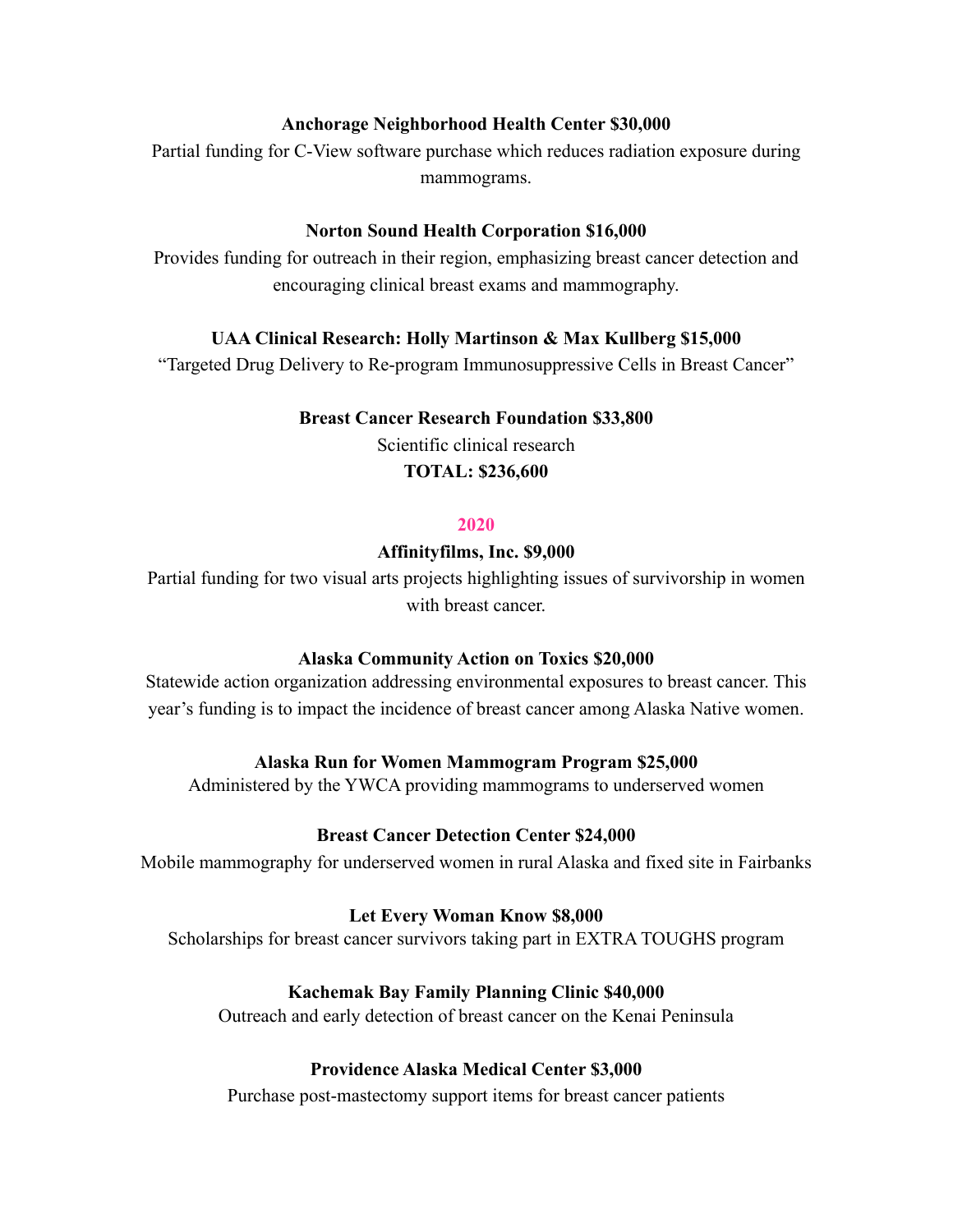# **UAA Clinical Research: Holly Martinson \$15,000**

"Eliminating Breast Cancer Immune Suppression using Myeloid Targeted Nanoparticles"

# **Breast Cancer Research Foundation \$50,000**

Scientific clinical research supporting 16 existing clinical trials

# **TOTAL: \$194,000**

# **2021**

# **Affinityfilms, Inc. \$10,000**

Dissemination and distribution of two visual arts projects highlighting issues of survivorship in women with breast cancer.

# **Alaska Community Action on Toxics \$20,000**

Statewide action organization addressing environmental exposures to breast cancer. This year's funding is to impact the incidence of breast cancer among Alaska Native women.

# **Alaska Run for Women Mammogram Program \$15,000**

Administered by the YWCA providing mammograms to underserved women

# **Breast Cancer Detection Center \$24,000**

Mobile mammography for underserved women in rural Alaska and fixed site in Fairbanks

# **Casting for Recovery \$19,000**

Fly fishing retreats for breast cancer survivors

# **Kachemak Bay Family Planning Clinic \$30,000**

Outreach and early detection of breast cancer on the Kenai Peninsula

# **Let Every Woman Know \$8,000**

Scholarships for breast cancer survivors taking part in EXTRA TOUGHS program

# **Maniilaq Health Corporation \$5,270**

Lodging expenses for women coming to Kotzebue for breast imaging

# **Providence Alaska Medical Center \$5,000**

Purchase post-mastectomy support items for breast cancer patients